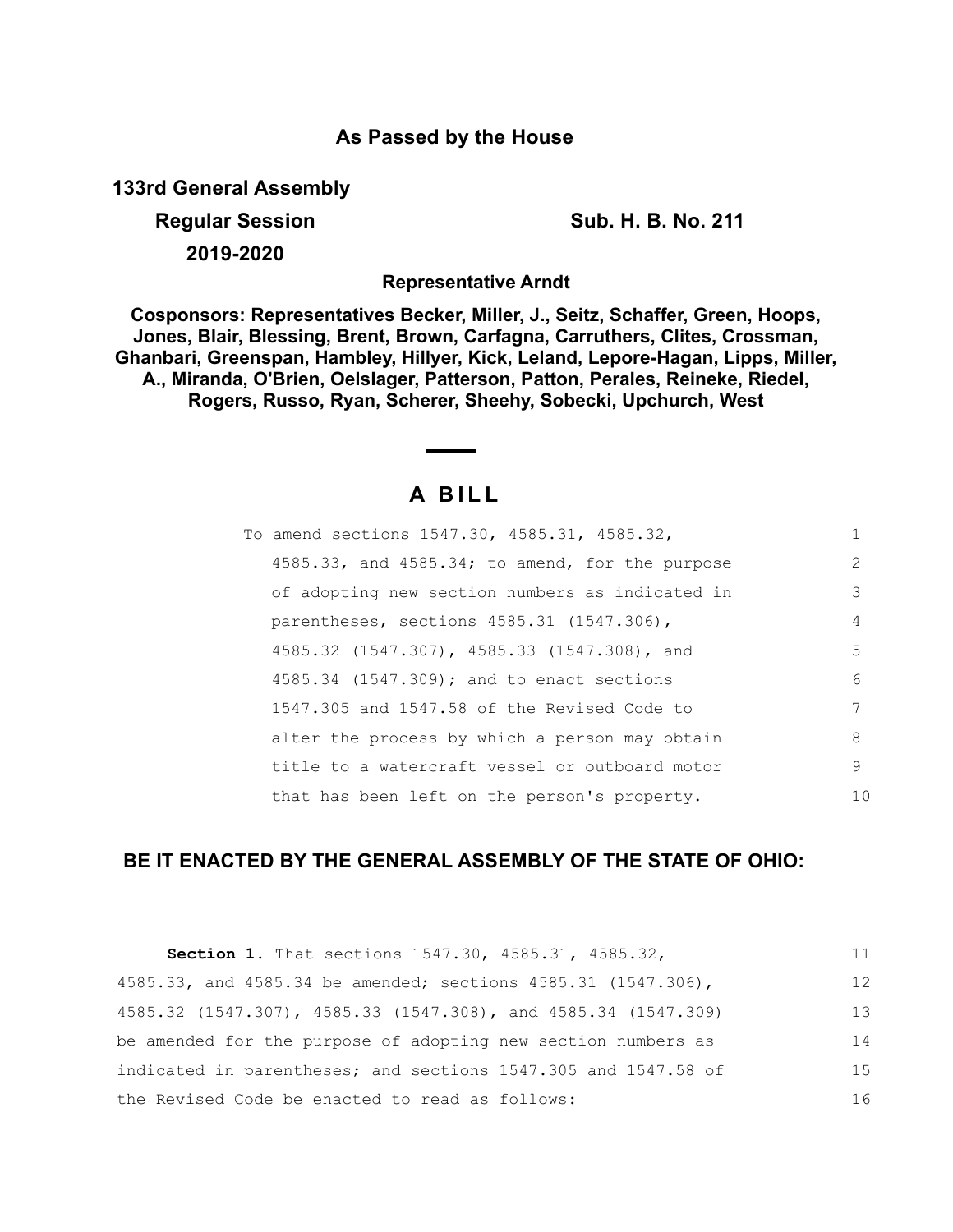### **Sub. H. B. No. 211 Page 2 As Passed by the House**

or towing company.

**Sec. 1547.30.** (A) As used in this section and sections  $1547.301<sub>\tau</sub>$  and  $1547.302<sub>\tau</sub>$  and  $1547.304$  of the Revised Code: (1) "Vessel or outboard motor" excludes an abandoned junk vessel or outboard motor, as defined in section 1547.303 of the Revised Code, or any watercraft vessel or outboard motor under section 4585.31 1547.305 or 1547.306 of the Revised Code. (2) "Law enforcement agency" means any organization or unit comprised of law enforcement officers, as defined in section 2901.01 of the Revised Code. (B)(1) The sheriff of a county, chief of police of a municipal corporation, township, township police district, or joint police district, or other chief of a law enforcement agency, within the sheriff's or chief's respective territorial jurisdiction, upon complaint of any person adversely affected, may order into storage any vessel or outboard motor that has been left on private property, other than a private dock or mooring facility or structure, for at least seventy-two hours without the permission of the person having the right to the possession of the property. The sheriff or chief, upon complaint of the owner of a marine repair facility or place of storage, may order into storage any vessel or outboard motor that has been left at the facility or place of storage for a longer period than that agreed upon. The place of storage shall be designated by the sheriff or chief. When ordering a vessel or motor into storage under division (B)(1) of this section, a sheriff or chief, whenever possible, shall arrange for the removal of the vessel or motor by a private tow truck operator 17 18 19 20 21 22 23 24 25 26 27 28 29 30 31 32 33 34 35 36 37 38 39 40 41 42 43

(2)(a) Except as provided in division (B)(2)(d) of this section, no person, without the consent of the owner or other 45 46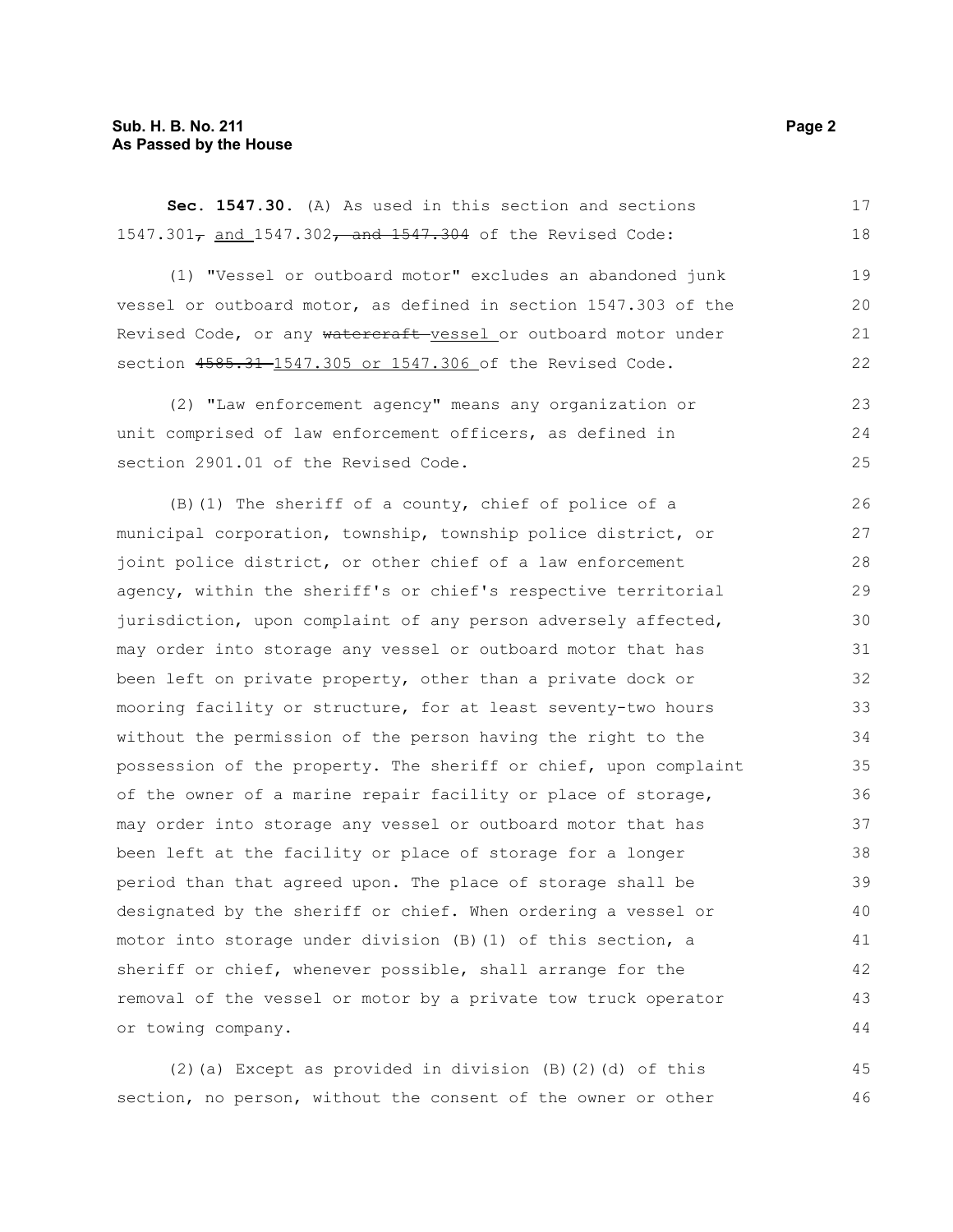## **Sub. H. B. No. 211 Page 3 As Passed by the House**

person authorized to give consent, shall moor, anchor, or tie a vessel or outboard motor at a private dock or mooring facility or structure owned by another person if the owner has posted, in a conspicuous manner, a prohibition against the mooring, anchoring, or tying of vessels or outboard motors at the dock, facility, or structure by any person not having the consent of the owner or other person authorized to give consent. 47 48 49 50 51 52 53

(b) If the owner of a private dock or mooring facility or structure has posted at the dock, facility, or structure, in a conspicuous manner, conditions and regulations under which the mooring, anchoring, or tying of vessels or outboard motors is permitted at the dock, facility, or structure, no person, except as provided in division  $(B)$  (2)(d) of this section, shall moor, anchor, or tie a vessel or outboard motor at the dock, facility, or structure in violation of the posted conditions and regulations. 54 55 56 57 58 59 60 61 62

(c) The owner of a private dock or mooring facility or structure may order towed into storage any vessel or outboard motor found moored, anchored, or tied in violation of division (B)(2)(a) or (b) of this section, provided that the owner of the dock, facility, or structure posts on it a sign that states that the dock, facility, or structure is private, is visible from all entrances to the dock, facility, or structure, and contains all of the following information: 63 64 65 66 67 68 69 70

(i) The information specified in division (B)(2)(a) or (b) of this section, as applicable;

(ii) A notice that violators will be towed and that violators are responsible for paying the cost of the towing; 73 74

(iii) The telephone number of the person from whom a towed

71 72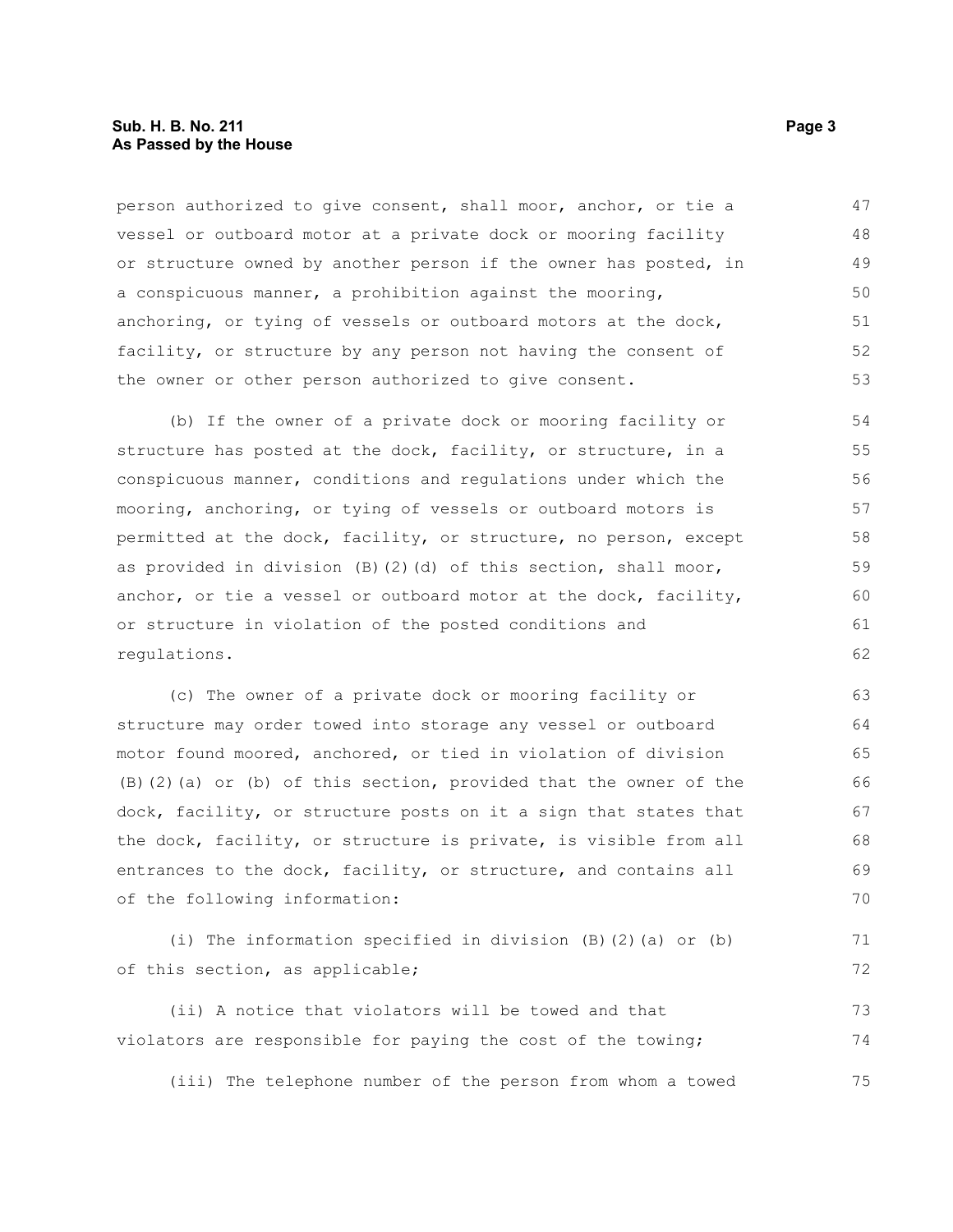vessel or outboard motor may be recovered, and the address of the place to which the vessel or outboard motor will be taken and the place from which it may be recovered. 76 77 78

(d) Divisions (B)(2)(a) and (b) of this section do not prohibit a person from mooring, anchoring, or tying a vessel or outboard motor at a private dock or mooring facility or structure if either of the following applies: 79 80 81 82

(i) The vessel or outboard motor is disabled due to a mechanical or structural malfunction, provided that the person immediately removes the vessel or outboard motor from the dock, facility, or structure when the malfunction is corrected or when a reasonable attempt has been made to correct it; 83 84 85 86 87

(ii) Weather conditions are creating an imminent threat to safe operation of the vessel or outboard motor, provided that the person immediately removes the vessel or outboard motor from the dock, facility, or structure when the weather conditions permit safe operation of the vessel or outboard motor.

(e) A person whose vessel or outboard motor is towed into storage under division (B)(2)(c) of this section either shall pay the costs of the towing of the vessel or outboard motor or shall reimburse the owner of the dock or mooring facility or structure for the costs that the owner incurs in towing the vessel or outboard motor. 93 94 95 96 97 98

(3) Subject to division (C) of this section, the owner of a vessel or motor that has been removed under division (B) of this section may recover the vessel or motor only in accordance with division (F) of this section. 99 100 101 102

(C) If the owner or operator of a vessel or outboard motor that has been ordered into storage under division (B) of this 103 104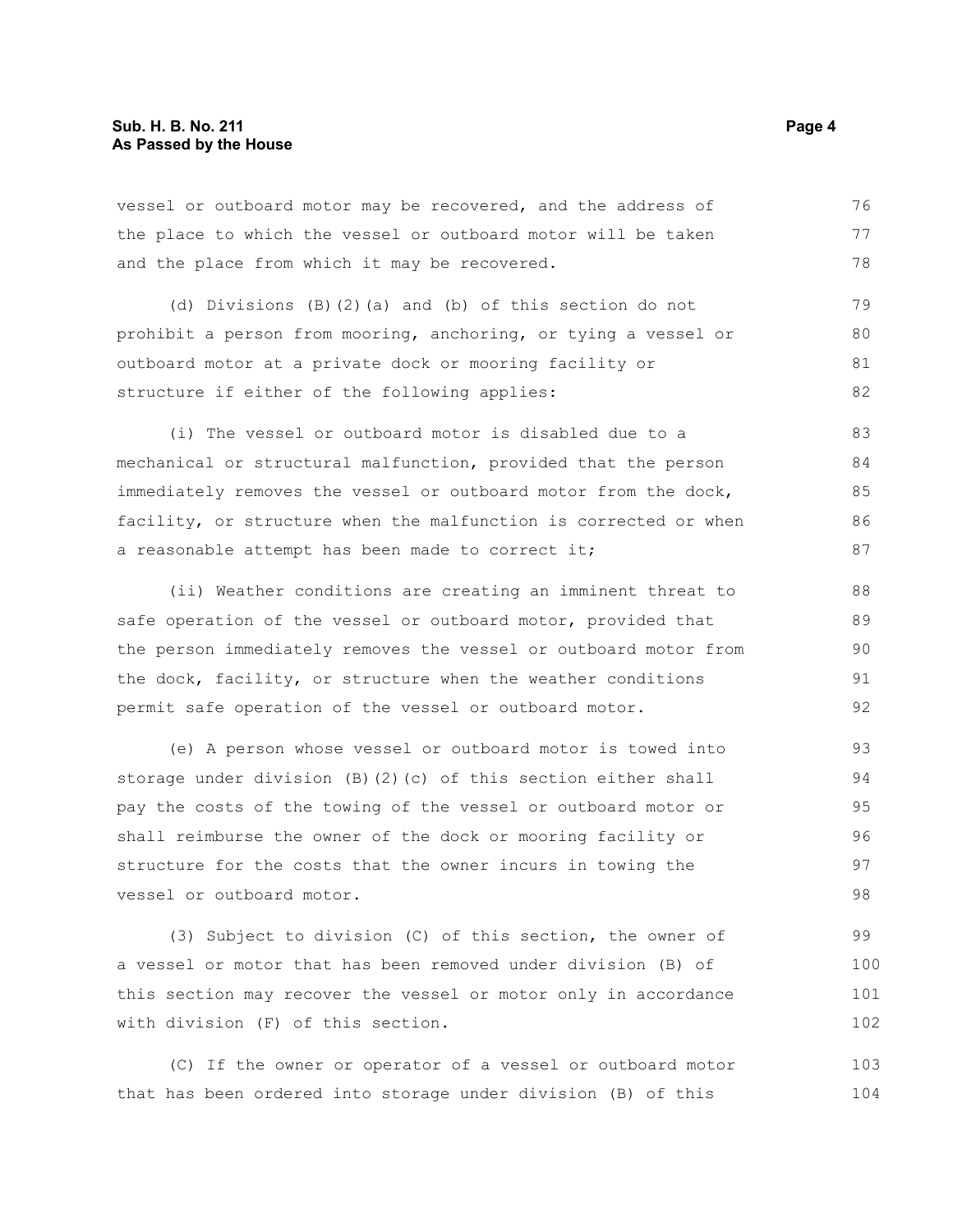## **Sub. H. B. No. 211 Page 5 As Passed by the House**

section arrives after the vessel or motor has been prepared for removal, but prior to its actual removal from the property, the owner or operator shall be given the opportunity to pay a fee of not more than one-half of the charge for the removal of vessels or motors under division (B) of this section that normally is assessed by the person who has prepared the vessel or motor for removal, in order to obtain release of the vessel or motor. Upon payment of that fee, the vessel or motor shall be released to the owner or operator, and upon its release, the owner or operator immediately shall move it so that it is not on the private property without the permission of the person having the right to possession of the property, or is not at the facility or place of storage without the permission of the owner, whichever is applicable. 105 106 107 108 109 110 111 112 113 114 115 116 117 118

(D) Each county sheriff, each chief of police of a municipal corporation, township, township police district, or joint police district, and each other chief of a law enforcement agency shall maintain a record of vessels or outboard motors that are ordered into storage under division (B)(1) of this section. The record shall include an entry for each such vessel or motor that identifies the vessel's hull identification number or serial number, if any, the vessel's or motor's make, model, and color, the location from which it was removed, the date and time of its removal, the telephone number of the person from whom it may be recovered, and the address of the place to which it has been taken and from which it may be recovered. Any information in the record that pertains to a particular vessel or motor shall be provided to any person who, pursuant to a statement the person makes either in person or by telephone, is identified as the owner or operator of the vessel or motor and requests information pertaining to its location. 119 120 121 122 123 124 125 126 127 128 129 130 131 132 133 134 135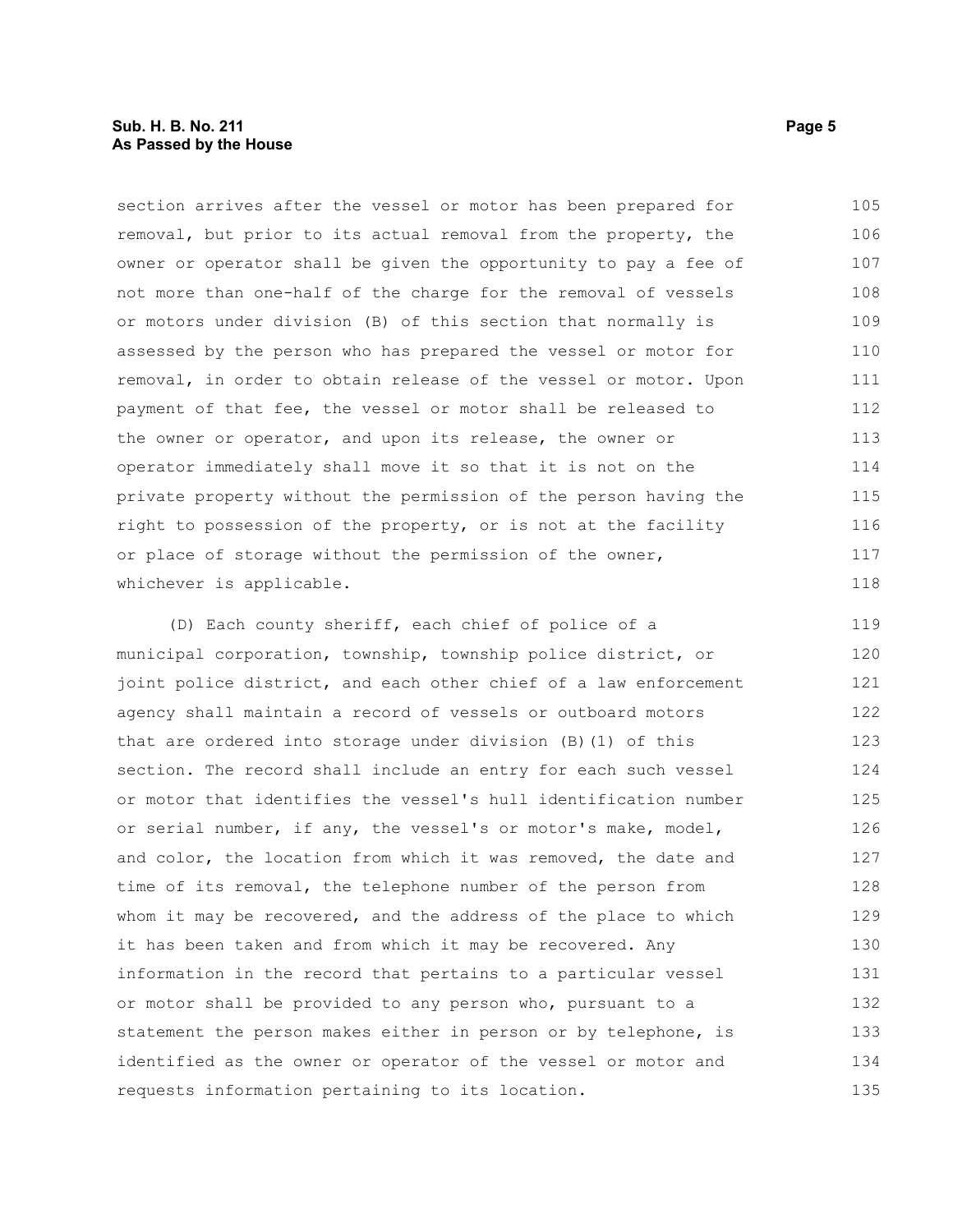## **Sub. H. B. No. 211 Page 6 As Passed by the House**

(E) Any person who registers a complaint that is the basis of a sheriff's or chief's order for the removal and storage of a vessel or outboard motor under division (B)(1) of this section shall provide the identity of the law enforcement agency with which the complaint was registered to any person who, pursuant to a statement the person makes, is identified as the owner or operator of the vessel or motor and requests information pertaining to its location. 136 137 138 139 140 141 142 143

(F)(1) The owner of a vessel or outboard motor that is ordered into storage under division (B) of this section may reclaim it upon payment of any expenses or charges incurred in its removal, in an amount not to exceed two hundred dollars, and storage, in an amount not to exceed five dollars per twentyfour-hour period, and upon presentation of proof of ownership, which may be evidenced by a certificate of title to the vessel or motor, certificate of United States coast guard documentation, or certificate of registration if the vessel or motor is not subject to titling under section 1548.01 of the Revised Code. 144 145 147 153

(2) If a vessel or outboard motor that is ordered into storage under division (B)(1) of this section remains unclaimed by the owner for thirty days, the procedures established by sections 1547.301 and 1547.302 of the Revised Code shall apply.

(3) If a vessel or outboard motor ordered into storage under division (B)(2) of this section remains unclaimed for seventy-two hours after being stored, the tow truck operator or towing company that removed the vessel or outboard motor shall provide notice of the removal and storage to the sheriff of a county, chief of police of a municipal corporation, township, township police district, or joint police district, or other 159 160 161 162 163 164 165

146

154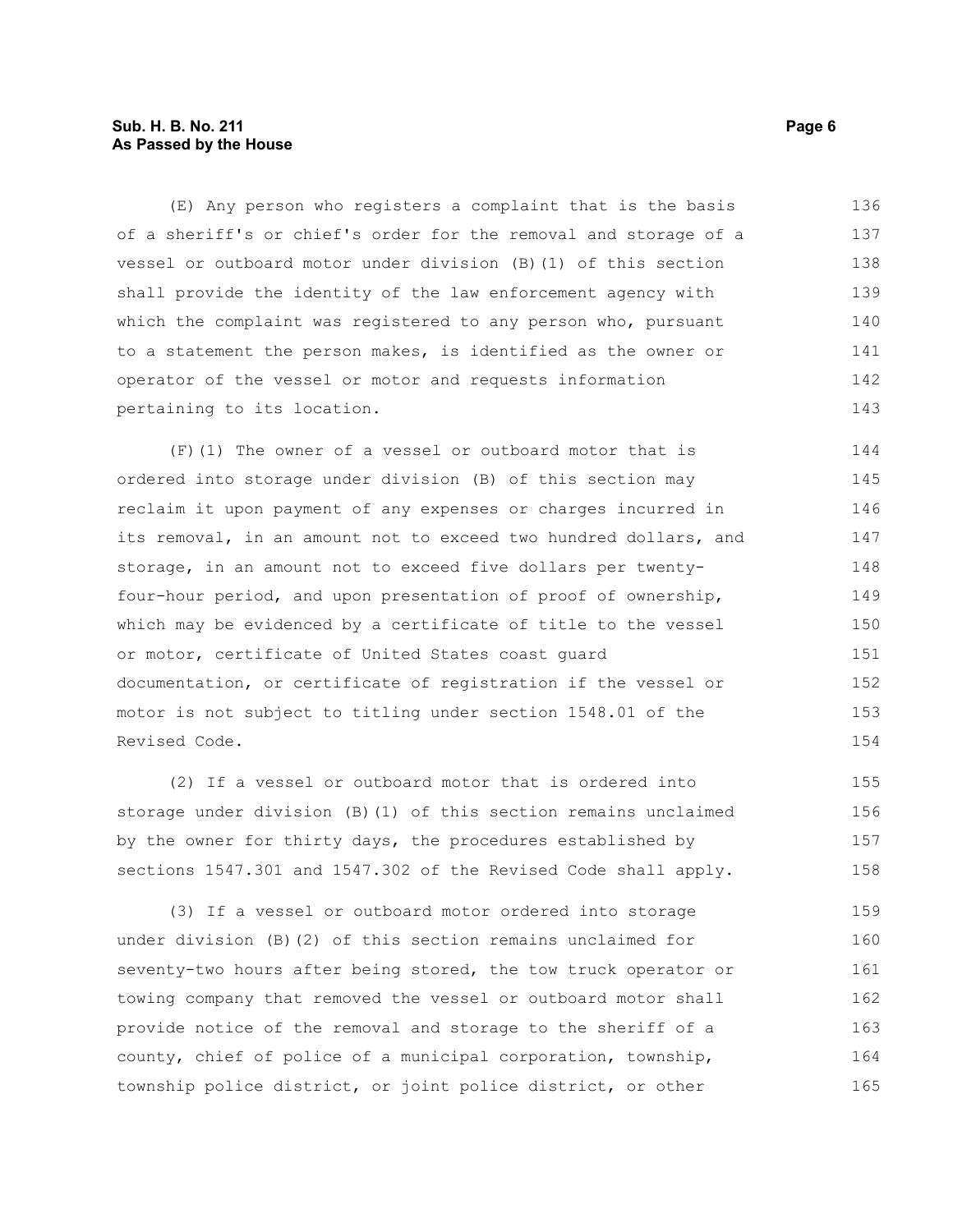### **Sub. H. B. No. 211 Page 7 As Passed by the House**

chief of a law enforcement agency within whose territorial jurisdiction the vessel or outboard motor had been moored, anchored, or tied in violation of division (B)(2) of this section. The notice shall be in writing and include the vessel's hull identification number or serial number, if any, the vessel's or outboard motor's make, model, and color, the location from which it was removed, the date and time of its removal, the telephone number of the person from whom it may be recovered, and the address of the place to which it has been taken and from which it may be recovered. 166 167 168 169 170 171 172 173 174 175

Upon receipt of the notice, the sheriff or chief immediately shall cause a search to be made of the records of the division of parks and watercraft to ascertain the owner and any lienholder of the vessel or outboard motor, and, if known, shall send notice to the owner and lienholder, if any, at the owner's and lienholder's last known address by certified mail, return receipt requested, that the vessel or outboard motor will be declared a nuisance and disposed of if not claimed not later than thirty days after the date of the mailing of the notice. 176 177 178 179 180 181 182 183 184

If the owner or lienholder makes no claim to the vessel or outboard motor within thirty days of the date of the mailing of the notice, the sheriff or chief shall file with the clerk of courts of the county in which the place of storage is located an affidavit showing compliance with the requirements of division (F)(3) of this section, and the vessel or outboard motor shall be disposed of in accordance with section 1547.302 of the Revised Code. 185 186 187 188 189 190 191 192

(G) No person shall remove, or cause the removal of, any vessel or outboard motor from private property other than in accordance with division (B) of this section or section 1547.301 193 194 195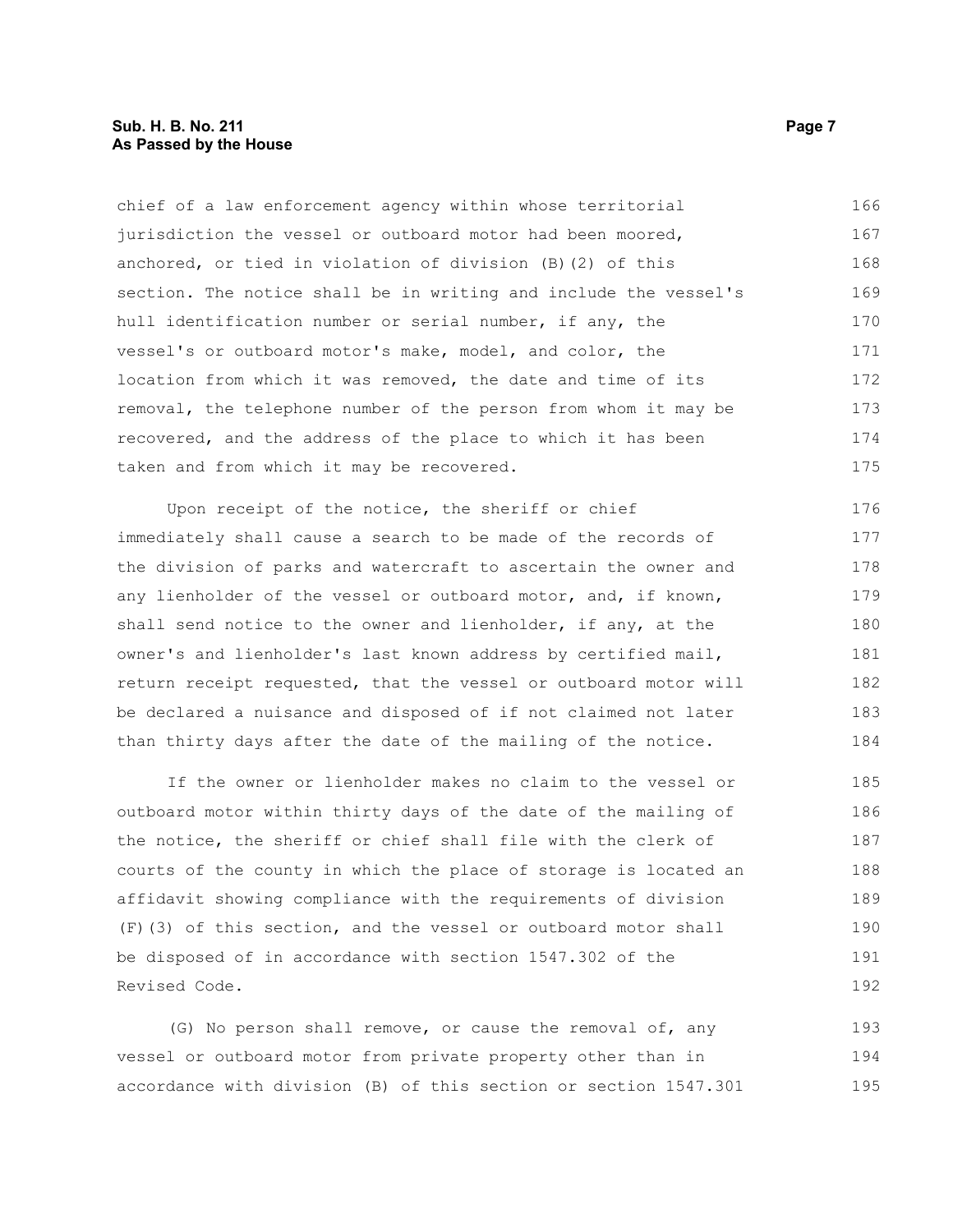| of the Revised Code.                                             | 196 |
|------------------------------------------------------------------|-----|
| Sec. 1547.305. (A) In lieu of the processes set forth in         | 197 |
| sections 1547.30 to 1547.303 of the Revised Code, a person may   | 198 |
| obtain a certificate of title to a vessel or outboard motor of   | 199 |
| another if all of the following apply:                           | 200 |
| (1) The person requests a watercraft dealer certified in         | 201 |
| accordance with section 1547.543 of the Revised Code or an       | 202 |
| independent marine surveyor and appraiser to appraise the vessel | 203 |
| or outboard motor and secures written confirmation that the fair | 204 |
| market value of the vessel or outboard motor is less than ten    | 205 |
| thousand dollars.                                                | 206 |
| (2) The vessel or outboard motor has been left unclaimed         | 207 |
| on the person's property for twenty days or more without         | 208 |
| permission prior to the provision of notice under division (A)   | 209 |
| (4) of this section and the person does not have a valid storage | 210 |
| or repair contract with the owner or lienholder of the vessel or | 211 |
| <u>outboard motor.</u>                                           | 212 |
| (3) Prior to sending a notice under division (A) (4) of          | 213 |
| this section, the person causes a search to be made of the       | 214 |
| records of both of the following to identify any owner or        | 215 |
| lienholder of the vessel or outboard motor:                      | 216 |
| (a) The division of parks and watercraft in the department       | 217 |
| of natural resources or, if it is known or should be known that  | 218 |
| the vessel was last registered in another state, that state's    | 219 |
| database in which vessel records are kept;                       | 220 |
| (b) The United States coast guard vessel documentation           | 221 |
| database.                                                        | 222 |
| (4) The person sends notice by certified mail, return            | 223 |
| receipt requested, to the last known address of any owner and    | 224 |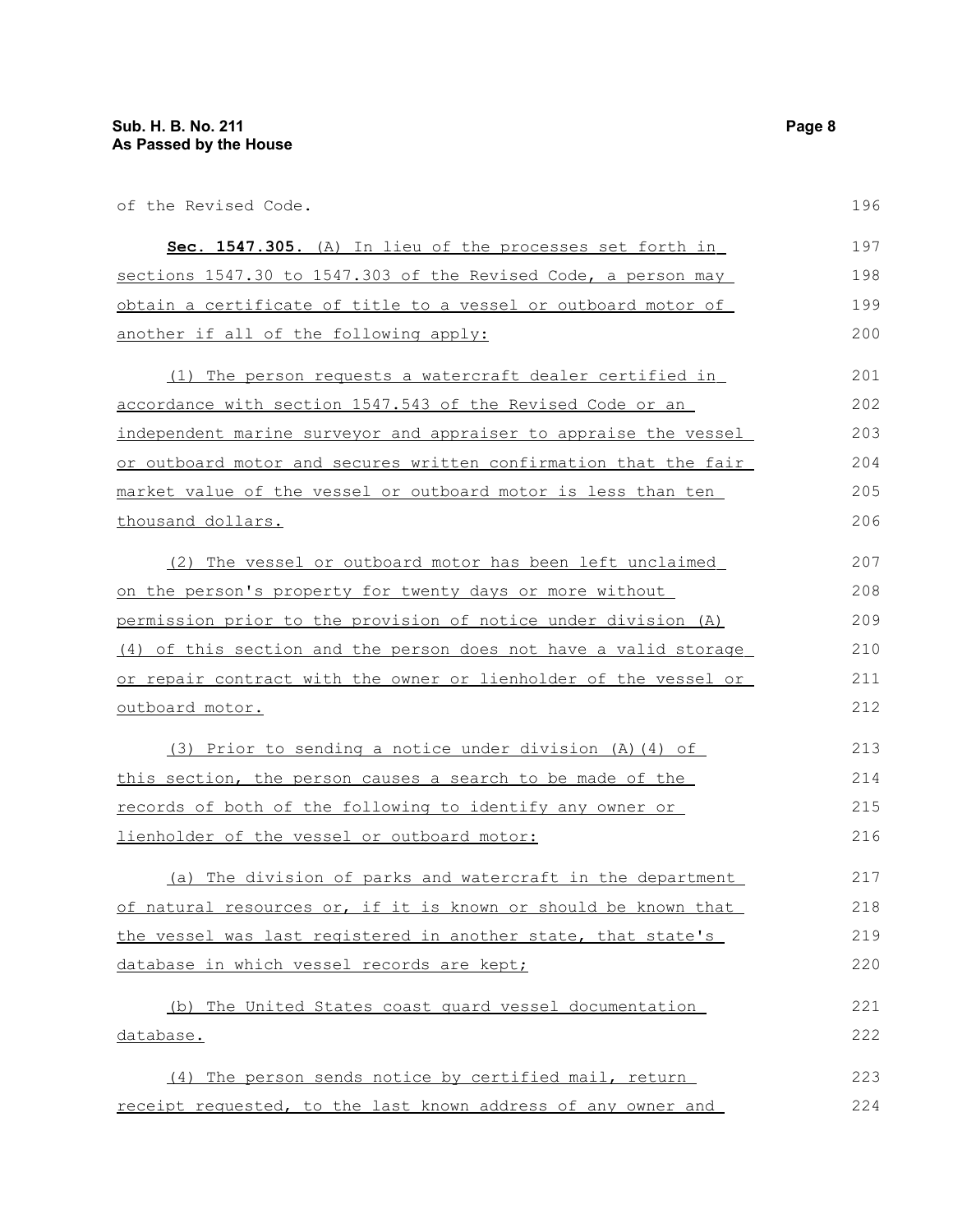| any lienholder of the vessel or outboard motor. The person shall        | 225 |
|-------------------------------------------------------------------------|-----|
| include both of the following in the notice:                            | 226 |
| (a) A statement that the vessel or outboard motor must be               | 227 |
| removed from the property within ten days after receiving the           | 228 |
| notice;                                                                 | 229 |
| (b) A statement that informs the recipient of the vessel                | 230 |
| <u>or outboard motor's location.</u>                                    | 231 |
| (5) The person either received the signed receipt from the              | 232 |
| certified mail or was notified that the delivery of the                 | 233 |
| certified mail was not possible.                                        | 234 |
| (6) The vessel or outboard motor continues to remain                    | 235 |
| unclaimed for more than ten days after the date that the                | 236 |
| required notice was received by the owner or lienholder, as             | 237 |
| evidenced by a signed receipt, or the date that the person was          | 238 |
| notified that the delivery was not possible. If a lienholder            | 239 |
| does not claim the vessel or outboard motor within that ten-day         | 240 |
| period, the lienholder's lien is invalid.                               | 241 |
| (7) The person that mailed the notice under division (A)                | 242 |
| (4) of this section executes an affidavit, in a form established        | 243 |
| by the director of natural resources by rule adopted under              | 244 |
| Chapter 119. of the Revised Code, affirming that all of the             | 245 |
| <u>requirements of this section necessary to authorize the issuance</u> | 246 |
| of a certificate of title for the vessel or outboard motor have         | 247 |
| been met. The person shall include all of the following in the          | 248 |
| affidavit:                                                              | 249 |
| (a) A statement of the length of time that the vessel or                | 250 |
| outboard motor remained unclaimed prior to sending the notice           | 251 |
| under division (A) (4) of this section;                                 | 252 |
| (b) A statement that the person does not have a valid                   | 253 |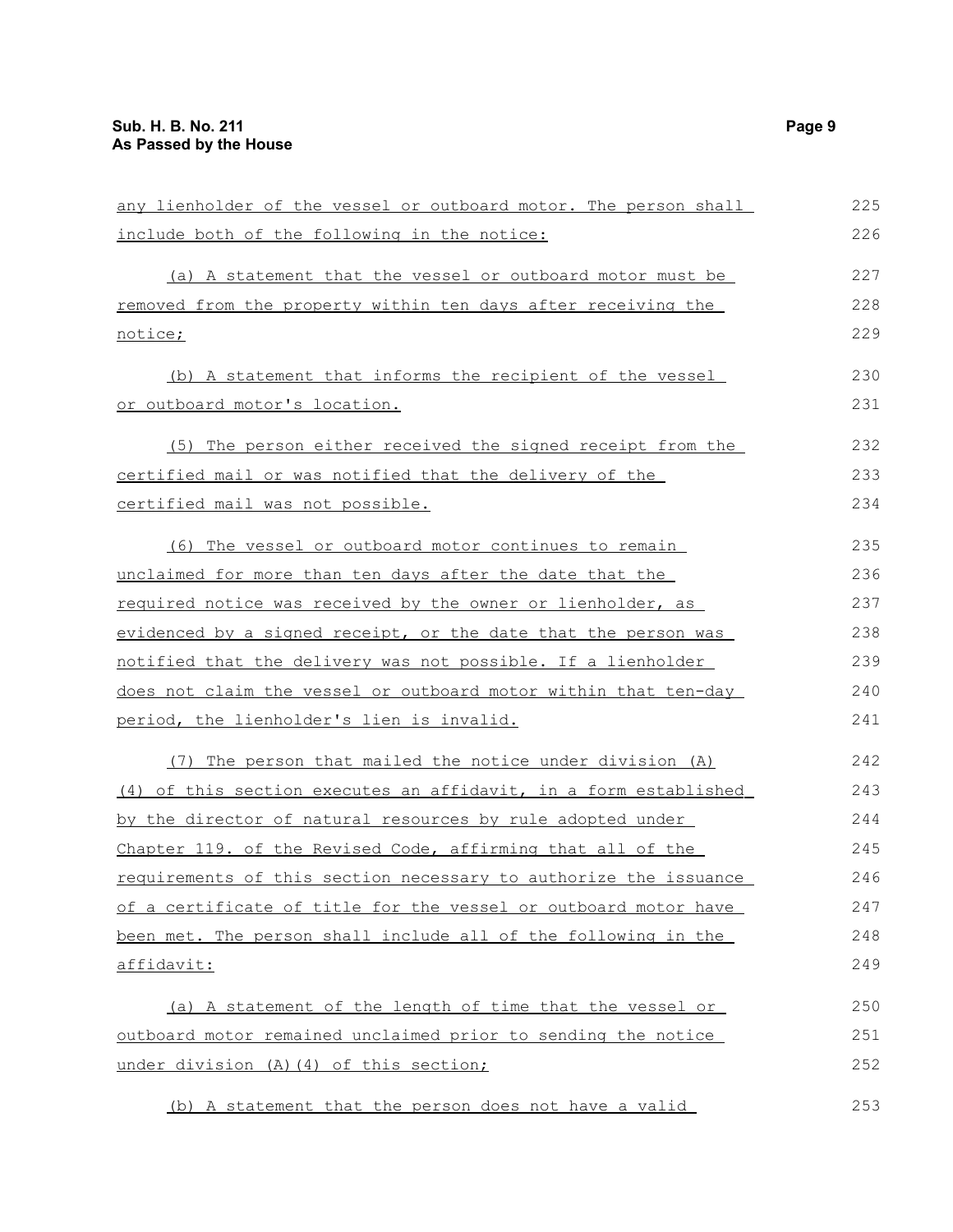| storage or repair contract with the owner or lienholder of the     | 254 |
|--------------------------------------------------------------------|-----|
| vessel or outboard motor;                                          | 255 |
| (c) A statement that, prior to sending a notice under              | 256 |
| division (A) (4) of this section, a search of the records of the   | 257 |
| department of natural resources was made to identify any owner     | 258 |
| or lienholder of the vessel or outboard motor;                     | 259 |
| (d) A statement that the notice to remove the vessel or            | 260 |
| outboard motor was mailed to any owner and any lienholder by       | 261 |
| certified mail, return receipt requested, under division (A) (4)   | 262 |
| of this section;                                                   | 263 |
| (e) A statement that the vessel or outboard motor remains          | 264 |
| unclaimed for more than ten days after the date that the           | 265 |
| <u>required notice was received by the owner or lienholder, as</u> | 266 |
| evidenced by a signed receipt, or the date that the person was     | 267 |
| notified that the delivery was not possible;                       | 268 |
| (f) A statement that the vessel or outboard motor remains          | 269 |
| unclaimed at the time the affidavit is presented under division    | 270 |
| (C) of this section;                                               | 271 |
| (g) A statement that the vessel or outboard motor's fair           | 272 |
| market value is less than ten thousand dollars after appraisal     | 273 |
| by a watercraft dealer certified in accordance with section        | 274 |
| 1547.543 of the Revised Code or an independent marine surveyor     | 275 |
| and appraiser. The person shall include with the affidavit the     | 276 |
| written confirmation secured under division (A) (1) of this        | 277 |
| section.                                                           | 278 |
| (B) The clerk of courts shall issue a certificate of               | 279 |
| title, free and clear of all liens and encumbrances, to a person   | 280 |
| that presents an affidavit that complies with all of the           | 281 |
| requirements of division (A) of this section.                      | 282 |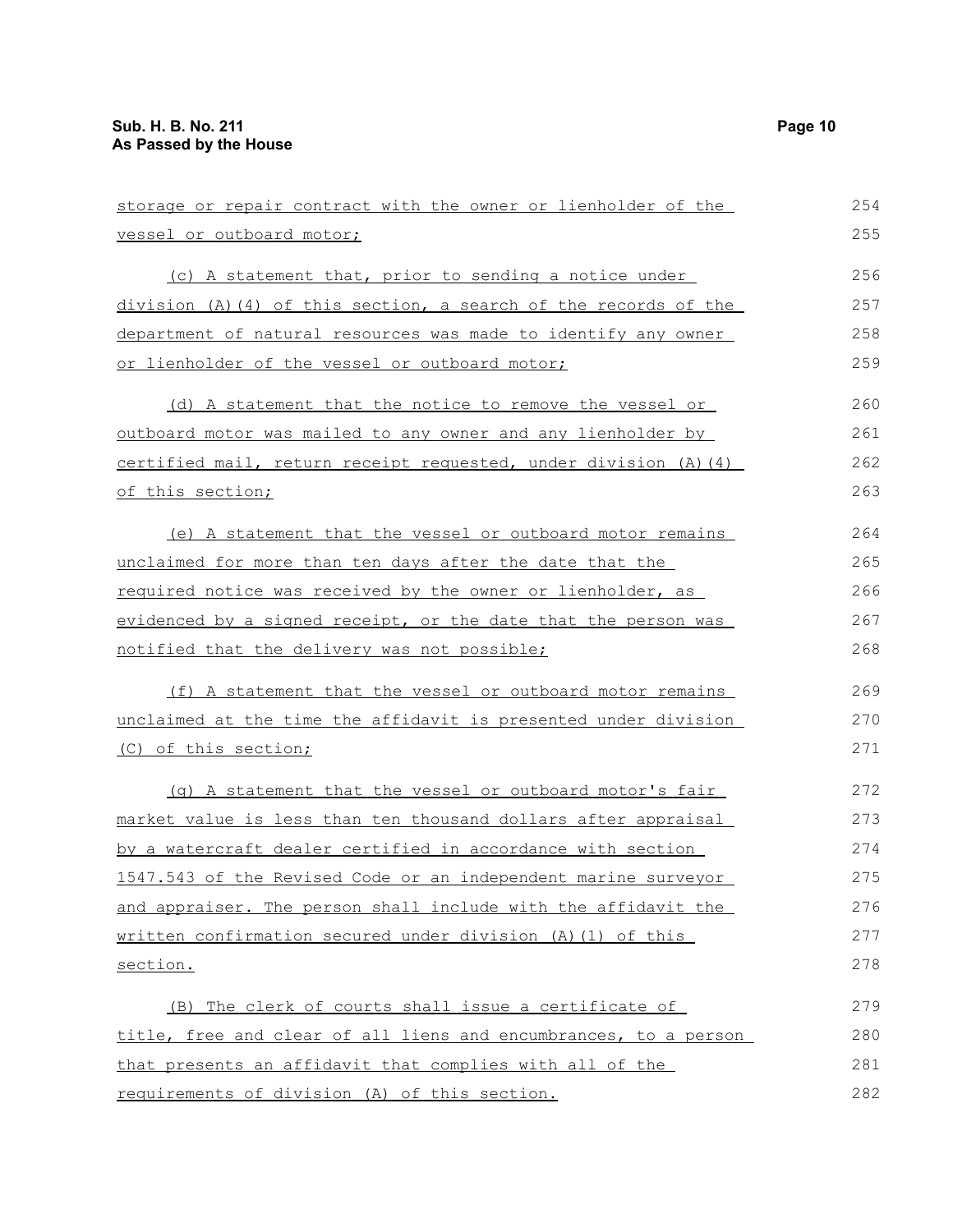| (C)(1) A person that owns property where a vessel or             | 283 |
|------------------------------------------------------------------|-----|
| outboard motor has been left unclaimed may bring a civil action  | 284 |
| in a court of common pleas or other court of competent           | 285 |
| jurisdiction against the owner of the vessel or outboard motor   | 286 |
| to recover the costs of storing or removing the vessel or        | 287 |
| outboard motor if both of the following apply:                   | 288 |
| (a) The vessel or outboard motor has been left unclaimed         | 289 |
|                                                                  |     |
| on the person's property for twenty days or more prior to the    | 290 |
| provision of notice under division (A) (4) of this section.      | 291 |
| (b) The person does not have a valid storage or repair           | 292 |
| contract with the owner of the vessel or outboard motor.         | 293 |
|                                                                  |     |
| (2) A person that owns property where a vessel or outboard       | 294 |
| motor has been left unclaimed may have the vessel or outboard    | 295 |
| motor impounded until the costs of storing the vessel or         | 296 |
| outboard motor have been paid or until the clerk of courts       | 297 |
| issues the property owner a certificate of title under division  | 298 |
| (B) of this section if all of the following apply:               | 299 |
| (a) The vessel or outboard motor has been left unclaimed         | 300 |
| on the person's property for twenty days or more prior to the    | 301 |
| provision of notice under division (A)(4) of this section.       | 302 |
| (b) The property owner sends notice in accordance with           | 303 |
| division (A) (4) of this section to any owner and any lienholder | 304 |
| of the vessel or outboard motor.                                 | 305 |
|                                                                  | 306 |
| (c) The person does not have a valid storage or repair           |     |
| contract with the owner of the vessel or outboard motor.         | 307 |
| Sec. 4585.31-1547.306. (A) As used in sections 4585.31-          | 308 |
| 1547.307 to 4585.34 1547.309 of the Revised Code, "owner of any  | 309 |
| property" or "owner of the property owner" means an owner,       | 310 |
| lessee, or other person entitled to possession of the property.  | 311 |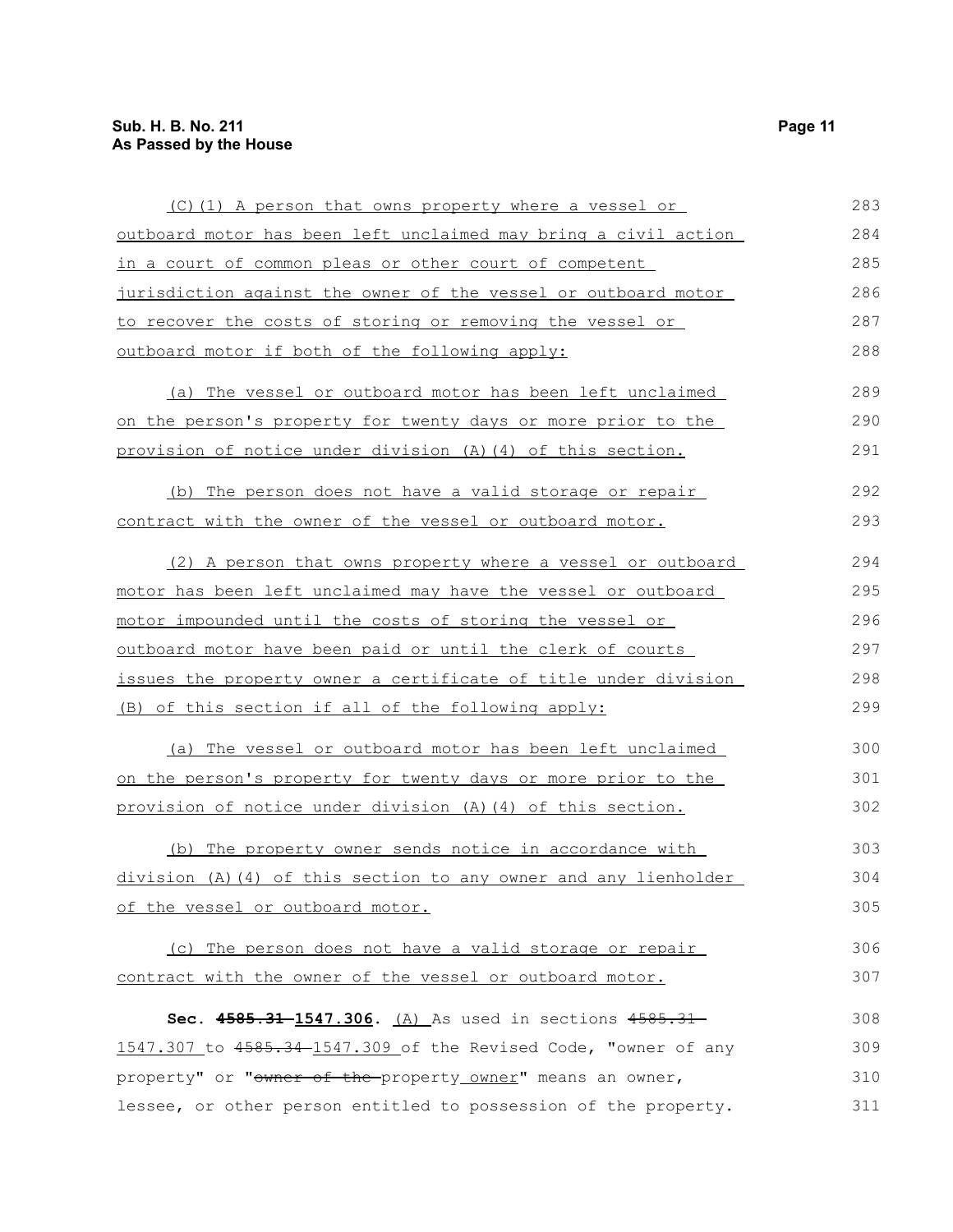| The owner of any property on which a watercraft (B) In           | 312 |
|------------------------------------------------------------------|-----|
| lieu of the processes set forth in sections 1547.30 to 1547.303  | 313 |
| of the Revised Code, a property owner may sell a vessel or       | 314 |
| outboard motor valued at less than public auction and recover    | 315 |
| the property owner's maintenance or repair charges, including    | 316 |
| parts and labor charges and dockage or storage charges, if all   | 317 |
| of the following conditions are met:                             | 318 |
| (1) The property owner requests a watercraft dealer              | 319 |
| certified in accordance with section 1547.543 of the Revised     | 320 |
| Code or an independent marine surveyor and appraiser to appraise | 321 |
| the vessel or outboard motor and secures written confirmation    | 322 |
| that the fair market value of the vessel or outboard motor is    | 323 |
| ten thousand dollars or more.                                    | 324 |
| (2) The vessel or outboard motor has been left unclaimed         | 325 |
| on the property owner's property for six months-twenty days or   | 326 |
| more without permission may sell the watercraft or motor at      | 327 |
| public auction and recover the owner's maintenance or repair-    | 328 |
| charges, including parts and labor charges and dockage or-       | 329 |
| storage charges, if all of the following conditions are met:     | 330 |
| (A) The owner of the property applies for a search of the        | 331 |
| records of the division of parks and watercraft in the-          | 332 |
| department of natural resources for the name and address of the- | 333 |
| owner of the watercraft or motor and for a search for any lien-  | 334 |
| or mortgage thereon.                                             | 335 |
| (B) Upon receiving the results of the searches, the owner-       | 336 |
| of the property prior to the provision of notice under division  | 337 |
| (B) (4) of this section and the property owner does not have a   | 338 |
| valid storage or repair contract with the owner or lienholder of | 339 |
| the vessel or outboard motor.                                    | 340 |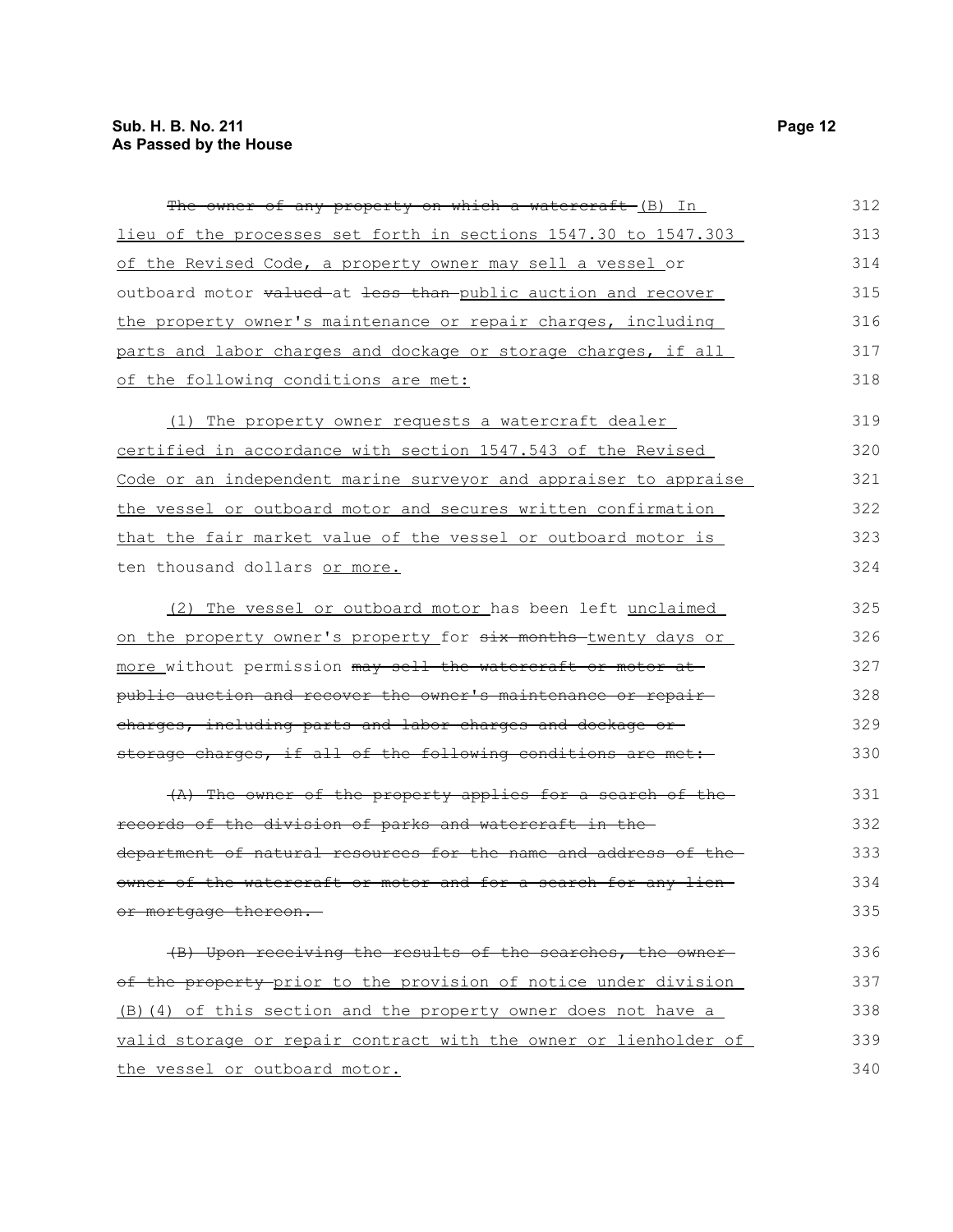| (3) Prior to sending a notice under division (B) (4) of          | 341 |
|------------------------------------------------------------------|-----|
| this section, the person causes a search to be made of the       | 342 |
| records of both of the following to identify any owner or        | 343 |
| lienholder of the vessel or outboard motor:                      | 344 |
|                                                                  | 345 |
| (a) The division of parks and watercraft in the department       |     |
| of natural resources or, if it is known or should be known that  | 346 |
| the vessel was last registered in another state, that state's    | 347 |
| database in which vessel records are kept;                       | 348 |
| (b) The United States coast quard vessel documentation           | 349 |
| database.                                                        | 350 |
| (4) The property owner sends notice by certified mail,           | 351 |
| return receipt requested, to:                                    | 352 |
| (1) The the last known address of the any owner of the           | 353 |
| watercraft or motor, to remove the watercraft or motor;          | 354 |
| (2) Any and any lienholder or mortgagee, stating where the       | 355 |
| watercraft or motor is located and of the vessel or outboard     | 356 |
| motor. The person shall include all of the following in the      | 357 |
| notice:                                                          | 358 |
|                                                                  |     |
| (a) A statement that the vessel or outboard motor must be        | 359 |
| removed from the property within ten days after receiving the    | 360 |
| notice;                                                          | 361 |
| (b) A statement that informs the recipient of the vessel         | 362 |
| or outboard motor's location;                                    | 363 |
| (c) A statement that informs the recipient of any                | 364 |
| maintenance or repair charges, including parts and labor charges | 365 |
| and dockage or storage charges. Unless-                          | 366 |
| (5) The property owner either received the signed receipt        | 367 |
| from the certified mail or was notified that the delivery of the | 368 |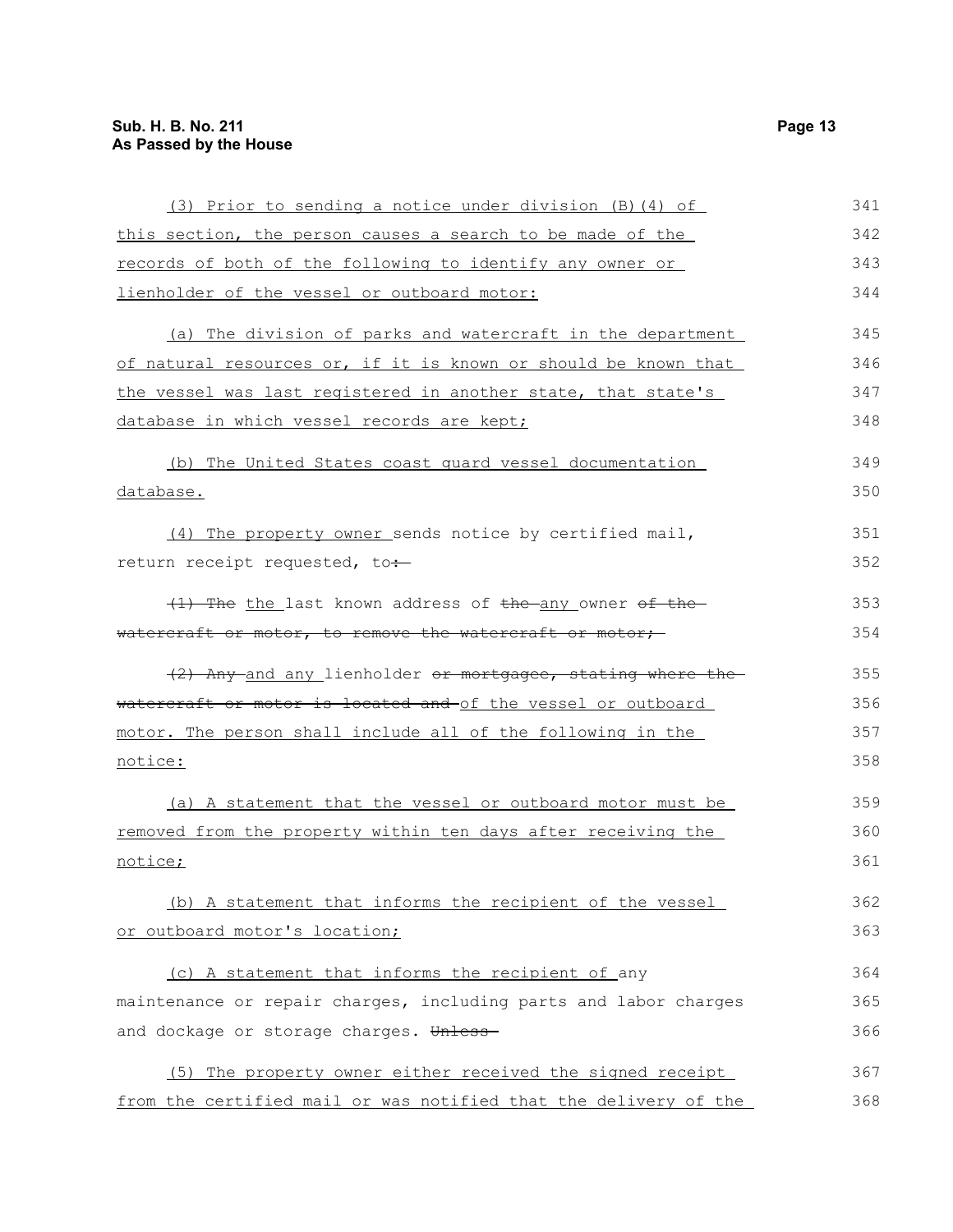(6) The vessel or outboard motor continues to remain unclaimed for more than ten days after the date that the required notice was received by the owner or lienholder, as evidenced by a signed receipt, or the date that the person was notified that the delivery was not possible. If the lienholder or mortgagee redeems the watercraft does not claim the vessel or outboard motor within forty five days after the return receiptis received by the sender, the that ten-day period, the lienholder's lien or mortgage-is invalid. The lienholder or mortgagee may, to the extent of the lienholder's or mortgagee'spreviously secured interest, assert a claim for any amount deposited in the county treasury for the watercraft-vessel or outboard motor pursuant to section 4585.33 1547.308 of the Revised Code. 370 371 372 373 374 375 376 377 378 379 380 381 382 383

(C) The watercraft or motor remains unredeemed by the owner, lienholder, or mortgagee for forty-five days after the return receipts are recovered by the sender.

(D) The owner of the property requests a watercraft dealer certified in accordance with section 1547.543 of the Revised Code or an independent marine surveyor and appraiser to appraise the watercraft or motor and secures written confirmation that the fair market value of the watercraft or motor is less than ten thousand dollars. 387 388 389 390 391 392

(F) (7) The owner of the property owner advertises that the watercraft vessel or outboard motor will be sold at public auction. The advertisement of sale-property owner shall bepublished publish the advertisement of sale once a week for two consecutive weeks in the auction section of a newspaper of general circulation in the county where the watercraft-vessel or 393 394 395 396 397 398

369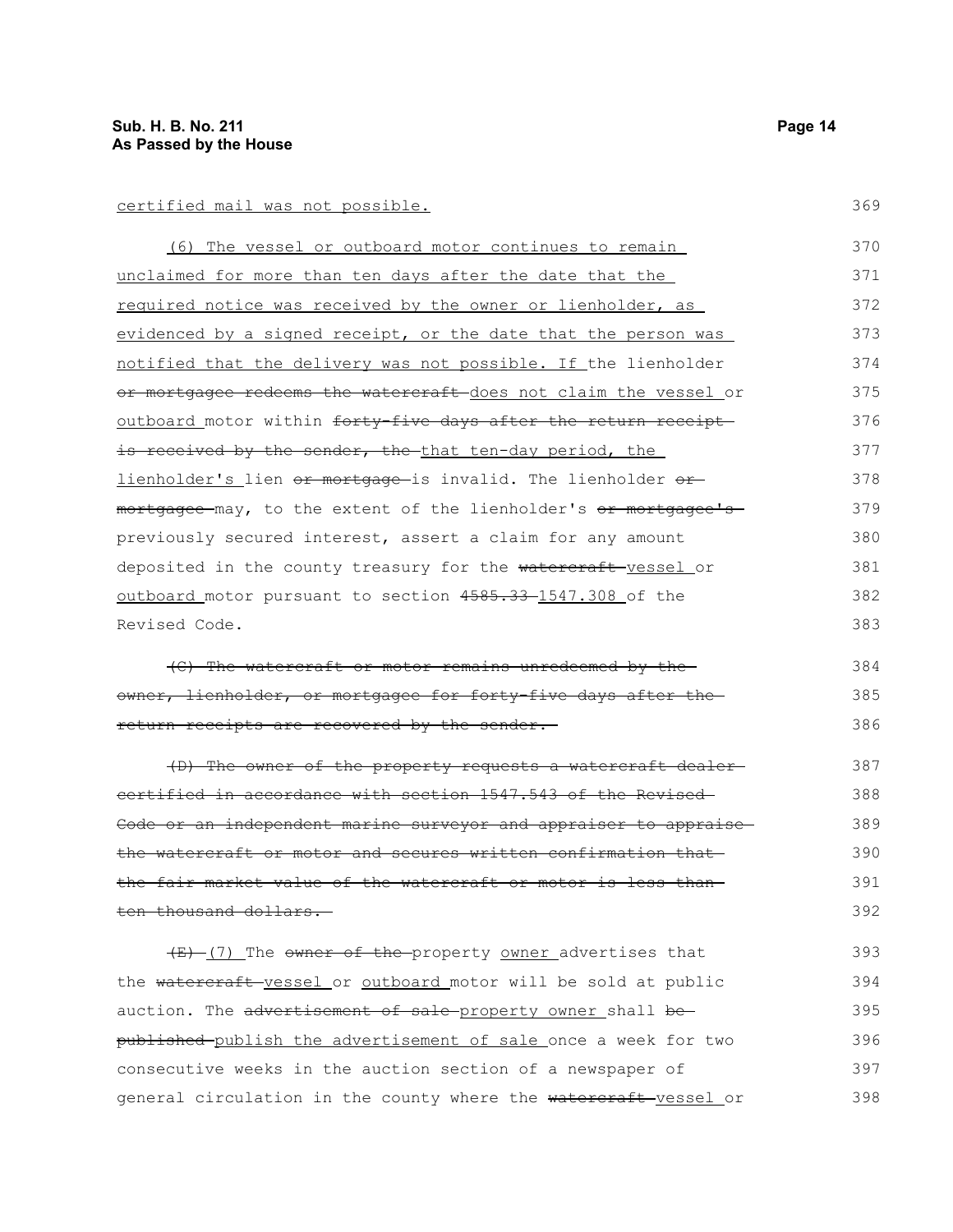outboard motor has been left without permission. The advertisement property owner shall include in the advertisement a description of the watercraft vessel or outboard motor, the name of the owner, and the date, time, and place of the sale. 399 400 401 402

(F) An auction sale is conducted (C) If a property owner satisfies the conditions specified in division (B) of this section, the property owner may conduct an auction sale on the property where the watercraft-vessel or outboard motor was left without permission of the owner of the property, at which the highest bidder is the purchaser of the watercraft-yessel or outboard motor. The owner of the property owner shall provide a reasonable period of time prior to the sale for prospective purchasers to examine the watercraft vessel or outboard motor. The owner of the property owner may bid at the sale. 403 404 405 406 407 408 409 410 411 412

(G) (D) Immediately after the auction sale, the owner of the property executes owner shall execute an affidavit in triplicate, on a form prescribed by the secretary of state and provided by the clerk of courts, stating: 413 414 415 416

(1) That the requirements of this section have been met; 417

(2) The length of time that the watercraft vessel or outboard motor was left on the owner's property without permission, as of the date of the auction sale; 418 419 420

(3) The expenses incurred by the owner of the property owner in connection with the watercraft vessel or outboard motor as of the date of the auction sale, including the expenses of conducting the sale and, if the property is operated as a place of storage for charge, any accrued dockage or storage charges and any maintenance or repair charges, including parts and labor charges; 421 422 423 424 425 426 427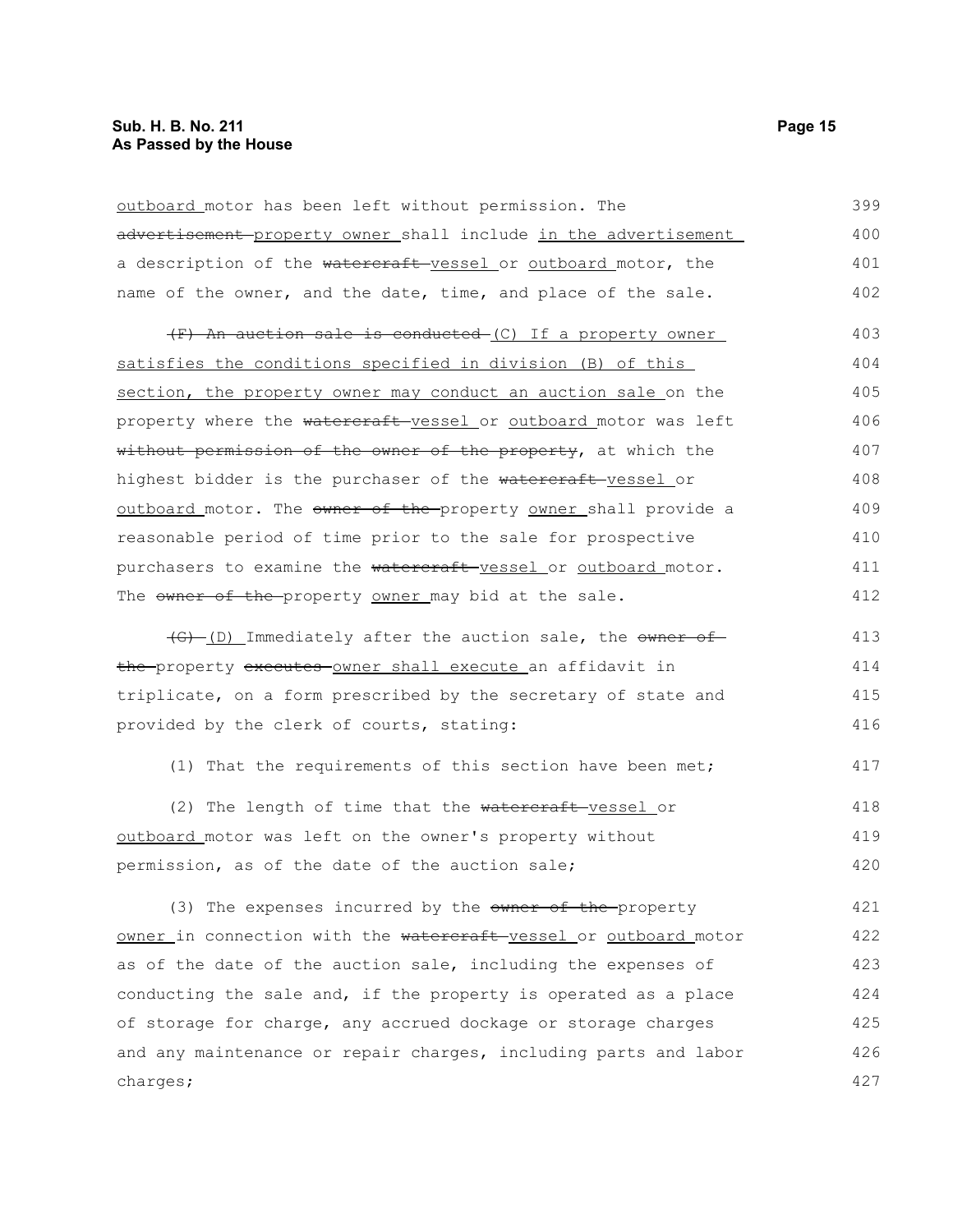(4) The name and address of the purchaser of the watercraft-vessel or outboard motor at the auction sale and the amount of the purchaser's bid. 428 429 430

 $(H)$  (E) Upon payment of the bid price by the purchaser, the owner of the property presents owner shall present the affidavit in triplicate required by division  $\left(\overline{G}\right)$  (D) of this section, the written confirmation of value required by division (D) (B)(1) of this section, and the return receipts required by division (B)(6) of this section to the purchaser of the watercraft vessel or outboard motor. 431 432 433 434 435 436 437

Sec. 4585.32 1547.307. The purchaser of any watercraftvessel or outboard motor at an auction sale held pursuant to section 4585.31-1547.306 of the Revised Code may obtain a certificate of title to the watercraftvessel or outboard motor, free of all liens, mortgages, and other encumbrances, if the purchaser presents the affidavit in triplicate, written confirmation of value, and return receipts obtained in accordance with division (H) of section  $4585.31-1547.306$  of the Revised Code to the clerk of courts of the county in which the auction sale was held. The clerk shall issue the certificate of title upon presentation of such documentation and payment of the fee prescribed in section 1548.10 of the Revised Code. The clerk shall retain one copy of the affidavit and shall mail one copy to the county treasurer and one copy to the chief of the division of parks and watercraft in the department of natural resources. 438 439 440 441 442 443 444 445 446 447 448 449 450 451 452 453

Sec. 4585.33 1547.308. The owner of any A property owner who sells a watercraftyessel or outboard motor in accordance with section 4585.31 1547.306 of the Revised Code shall pay the money received from the purchaser of the watercraftyessel or 454 455 456 457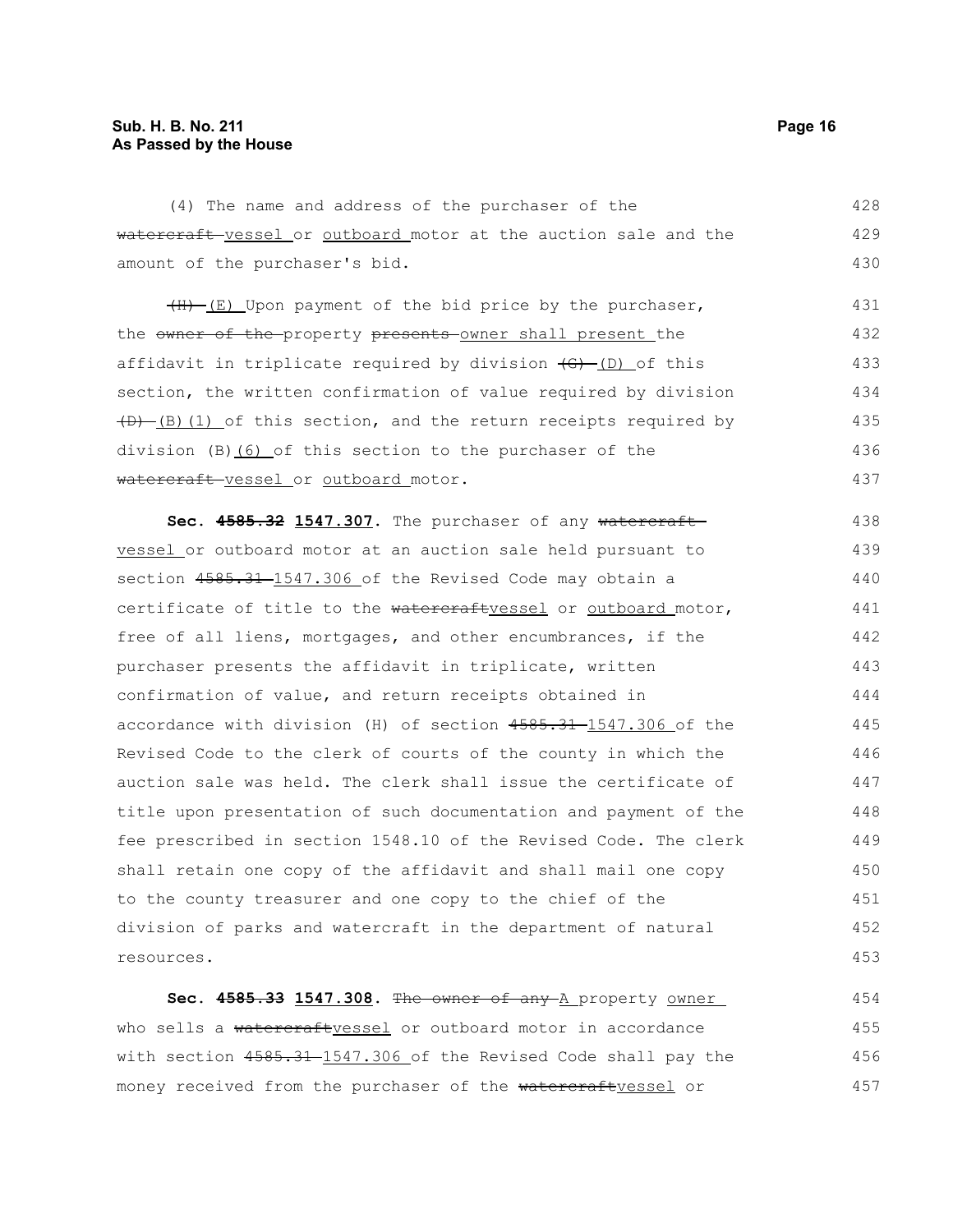outboard motor, less the maintenance or repair charges and dockage or storage charges listed in accordance with division (G)(3) of section  $4585.31 - 1547.306$  of the Revised Code, to the county treasurer, who shall deposit the net amount into the county treasury. Such amount shall be paid to the owner of the watercraftyessel or motor or to any lienholder or mortgagee whose lien  $o$  mortgage was invalidated pursuant to division  $(B)$ (2) of section 4585.31 1547.306 of the Revised Code, if the owner $<sub>\tau</sub>$  or lienholder, or mortgagee asserts a claim for the</sub> amount within one year after it is deposited in the treasury. If the owner<sub>7</sub> or lienholder, or mortgagee does not assert a claim for the amount within one year, the county auditor shall transfer the unclaimed funds, or remainder of the unclaimed funds, to the county general fund. 458 459 460 461 462 463 464 465 466 467 468 469 470 471

**Sec. 4585.34 1547.309.** A purchaser in good faith of any watercraftvessel or outboard motor sold at public auction pursuant to sections 4585.31 1547.306 to 4585.33 1547.308 of the Revised Code obtains the watercraftvessel or outboard motor free of any rights of the owner or any lienholder-or mortgagee, despite noncompliance by the owner of the property owner with the requirements of sections 4585.31 1547.306 to 4585.33 1547.308 of the Revised Code. The owner of the property owner is liable for damages caused by his the owner's failure to comply with sections 4585.31 1547.306 to 4585.33 1547.308 of the Revised Code. 472 473 474 475 476 477 478 479 480 481 482

 **Sec. 1547.58.** When the chief of the division of parks and watercraft issues a registration certificate under section 1547.54 of the Revised Code, the chief also shall provide to the owner of the registered watercraft a disclosure statement regarding the requirements and procedures established under section 1547.305 of the Revised Code. 483 484 485 486 487 488